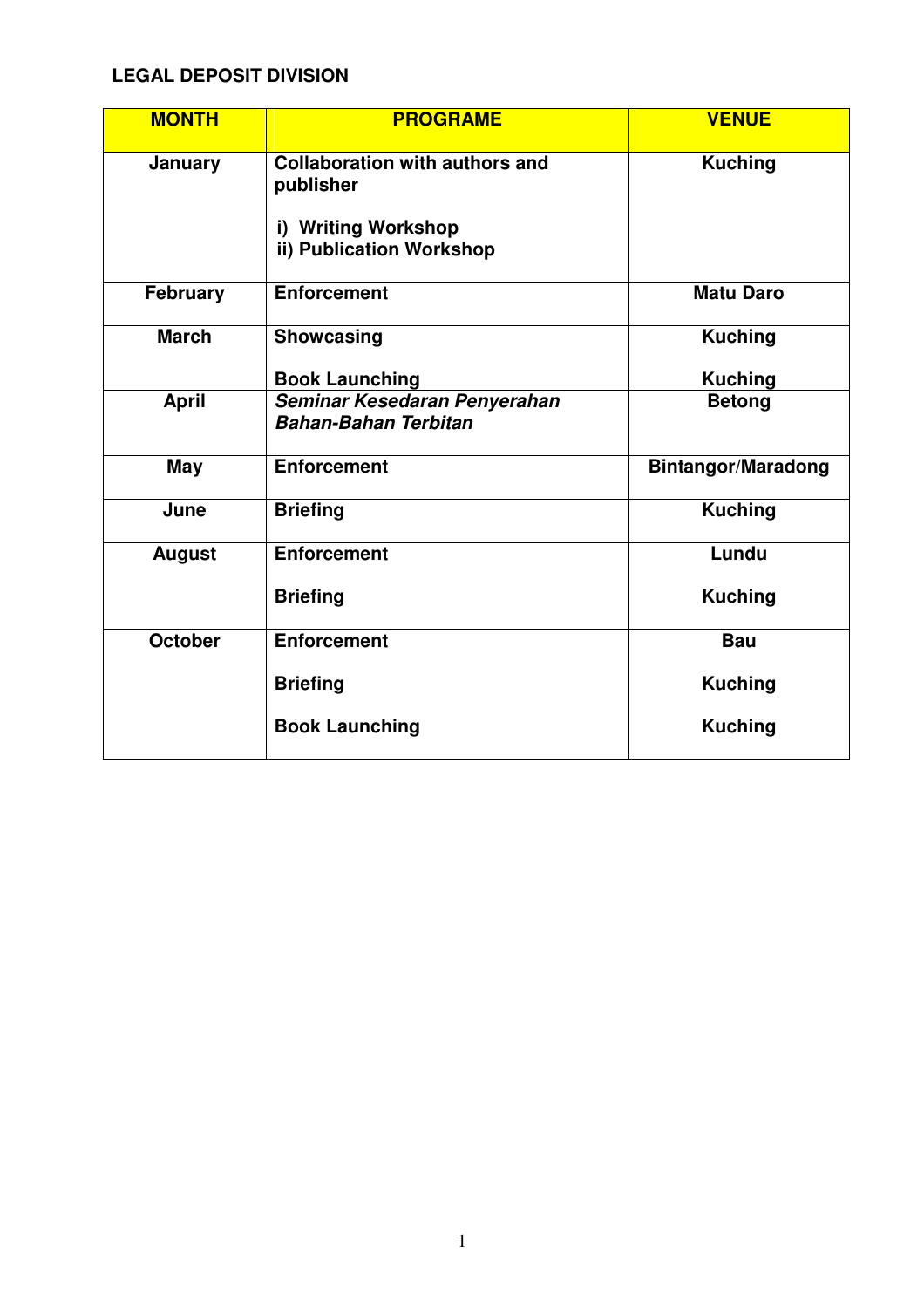## **RECORD MANAGEMENT DIVISION**

| <b>MONTH</b>     | <b>PROGRAMME</b>                         | <b>VENUE</b>       |
|------------------|------------------------------------------|--------------------|
| January          | <b>Department Records Appraisal</b>      | <b>Kuching</b>     |
|                  | <b>Department Records Appraisal</b>      | Kota Samarahan     |
| <b>February</b>  | <b>Records Management Advisory Visit</b> | <b>Bintulu</b>     |
| <b>March</b>     | <b>Department Records Appraisal</b>      | <b>Bintulu</b>     |
|                  | <b>Department Records Appraisal</b>      | <b>Kuching</b>     |
| <b>April</b>     | <b>Department Records Appraisal</b>      | <b>Kapit</b>       |
| May              | <b>Department Records Appraisal</b>      | <b>Sibu</b>        |
| June             | <b>Records Management Advisory Visit</b> | <b>Mukah</b>       |
|                  | <b>Department Records Appraisal</b>      | Sarikei & Meradong |
| <b>September</b> | <b>Records Management Advisory Visit</b> | <b>Sri Aman</b>    |
| <b>October</b>   | <b>Records Management Seminar</b>        | <b>Kuching</b>     |
| <b>November</b>  | <b>Records Management Advisory Visit</b> | <b>Kuching</b>     |
|                  | <b>Department Records Appraisal</b>      | Limbang & Miri     |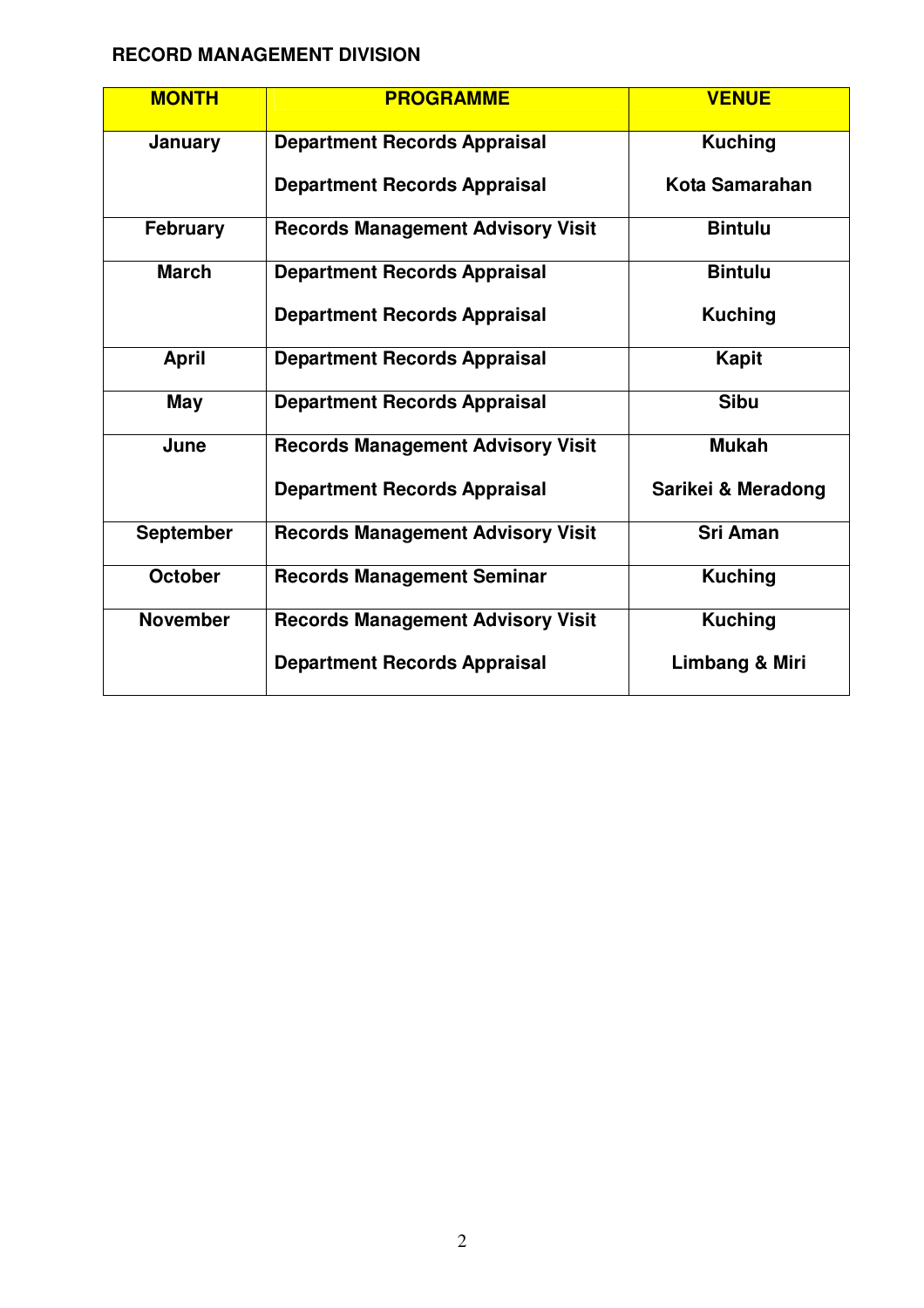## **ARCHIVES MANAGEMENT DIVISION**

| <b>MONTH</b>    | <b>PROGRAME</b>                                                          | <b>VENUE</b>     |
|-----------------|--------------------------------------------------------------------------|------------------|
| January         | <b>Physical Exhibition on Archives</b><br><b>Collection</b>              | <b>Kuching</b>   |
|                 | <b>Online Exhibition on Archives</b><br><b>Materials</b>                 | Web-based        |
|                 | <b>Memory Today For Tomorrow: Event &amp;</b><br><b>Development</b>      | <b>Statewide</b> |
| <b>February</b> | <b>Memory Today For Tomorrow: Event &amp;</b><br><b>Development</b>      | <b>Statewide</b> |
| <b>March</b>    | <b>Oral History Program with Sarawak</b><br><b>Federation of Tourism</b> | <b>Kuching</b>   |
|                 | <b>Memory Today For Tomorrow: Event &amp;</b><br><b>Development</b>      | <b>Statewide</b> |
|                 | <b>Publish Exhibition Booklet</b>                                        | <b>Statewide</b> |
| <b>April</b>    | <b>Workshop on Family History</b><br>(Genealogy)                         | <b>Kuching</b>   |
|                 | <b>Physical Exhibition on Archives</b><br><b>Collection</b>              | <b>Kuching</b>   |
|                 | <b>Online Exhibition on Archives</b><br><b>Materials</b>                 | Web-based        |
|                 | <b>Memory Today For Tomorrow: Event &amp;</b><br><b>Development</b>      | <b>Statewide</b> |
|                 | <b>Memory Today For Tomorrow:</b><br><b>Prominent People of Sarawak</b>  | <b>Statewide</b> |
| <b>May</b>      | <b>Born Exhibition of Archives Materials</b>                             | <b>Kuching</b>   |
|                 | <b>Online Exhibition on Archives</b><br><b>Materials</b>                 | Web-based        |
|                 | <b>Oral History Program With National</b><br><b>Archives of Malaysia</b> | <b>Kuching</b>   |
|                 | <b>Memory Today For Tomorrow: Event &amp;</b><br><b>Development</b>      | <b>Statewide</b> |
| June            | <b>Workshop on Government Agencies</b><br><b>History</b>                 | <b>Kuching</b>   |
|                 | <b>Memory Today For Tomorrow: Event &amp;</b>                            | <b>Statewide</b> |